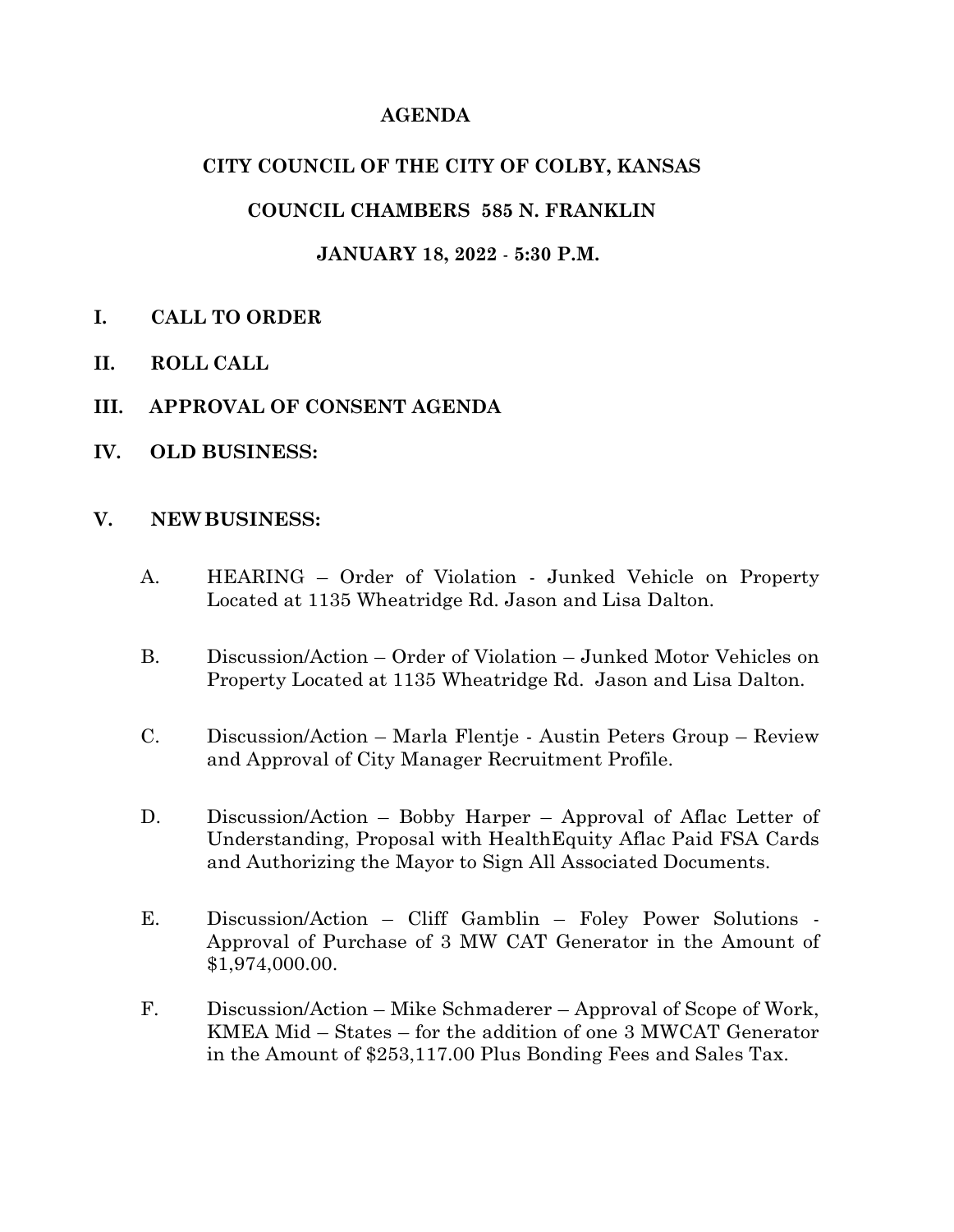- G. Discussion/Action Approval of Resolution No. 1177 for the Appointment of Ronald D. Alexander as Interim City Manager for the City of Colby.
- H. Discussion/Action Approval of Resolution No. 1178 Naming Ronald D. Alexander, Interim City Manager, as Signer on All Deposits Accounts and Repealing Resolution No. 1152 Dated December 15, 2020.
- I. Discussion/Action Approval of Resolution No. 1179 Authorizing a Transfer of Funds from the Capital Improvement Reserve to the General Fund in the Amount of \$106,469.14 for the 2021 Fiscal Year.
- J. Discussion/Action Approval of Ordinance No. 1642 Combining the Recreation System of the Colby Recreation Commission with the Recreation Department of the City.
- K. Discussion/Action Approval of 2022 Urban Biennial Bridge Inspection Agreement with Penco Engineering in the Amount of \$375.00.
- L. Discussion/Action Eric Hartwell Approval to Order 13 Transformers in the Amount of \$59,919.00.
- M. Discussion/Action Review the Options for Additional Handicap Parking Stalls at the Event Center.
- N. Discussion/Action Ron Alexander Request for the Purchase of 20 Filing Cabinets for the Transfer of Records to the Justice Center Office in the Amount of \$10,180.00.
- O. Discussion/Action Review and Approval of the Colby Event Center Sponsorship Advertising.
- P. Discussion/Action Discuss Committee Recommendations for the Old Community Building.
- Q. Discussion/Action Omar Weber Request to Purchase a Pickup from Tubs and Sons in the Amount of \$34,135.00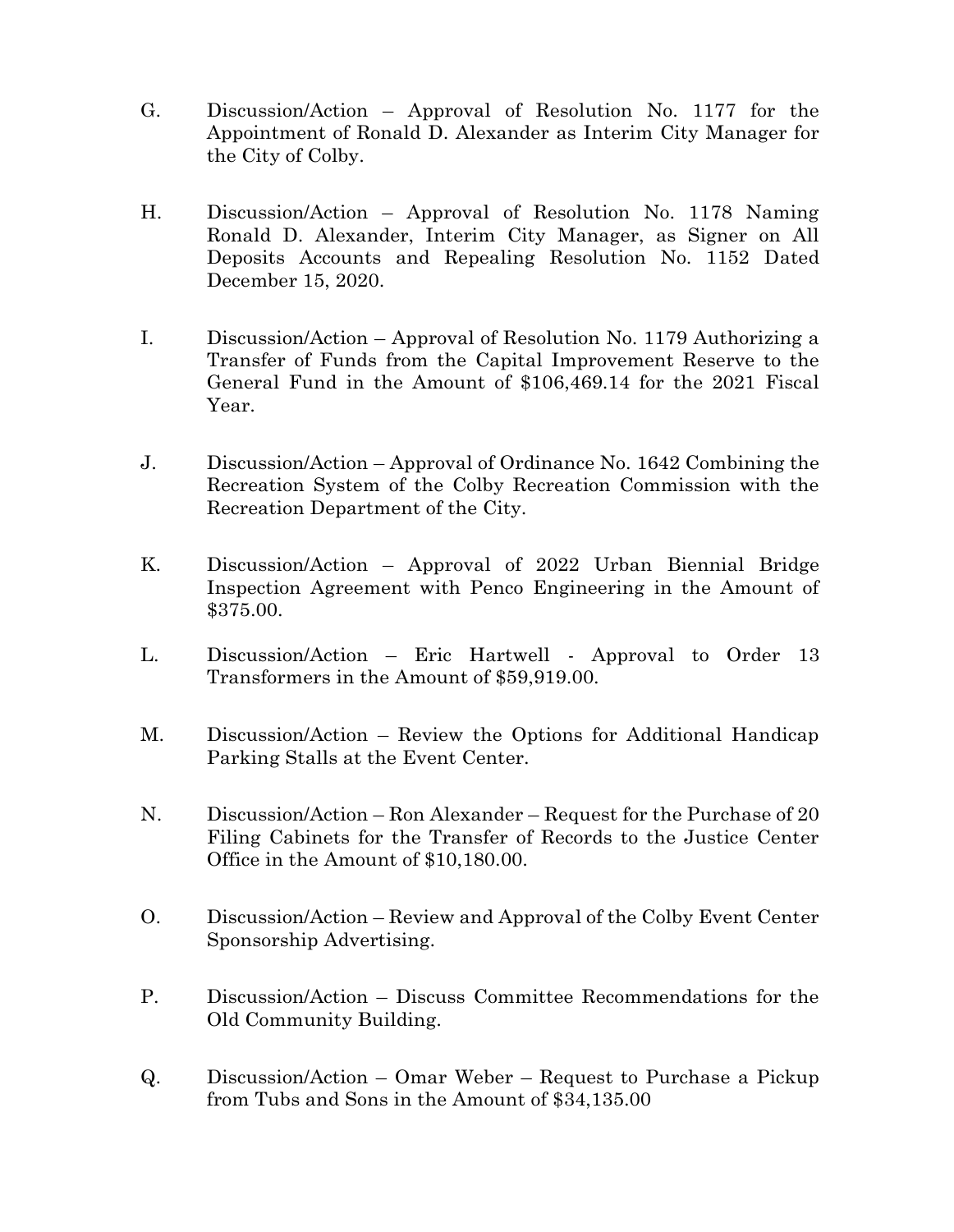- R. Discussion/Action Ron Alexander request to Advertise for Sealed Bids for Two Sport Utility Police Vehicles.
- S. Discussion/Action Approval of Shalz Field Hangar Lease for Robert Bell - C-2 Lot 2 Block 1, Airport Industrial Tract.
- T. Discussion/Action Approval of Shalz Field Hangar Lease for Ag Solutions LLC, a space in A-2 Located in Tract #3.

# **VI. REPORTS AND DISCUSSIONS:**